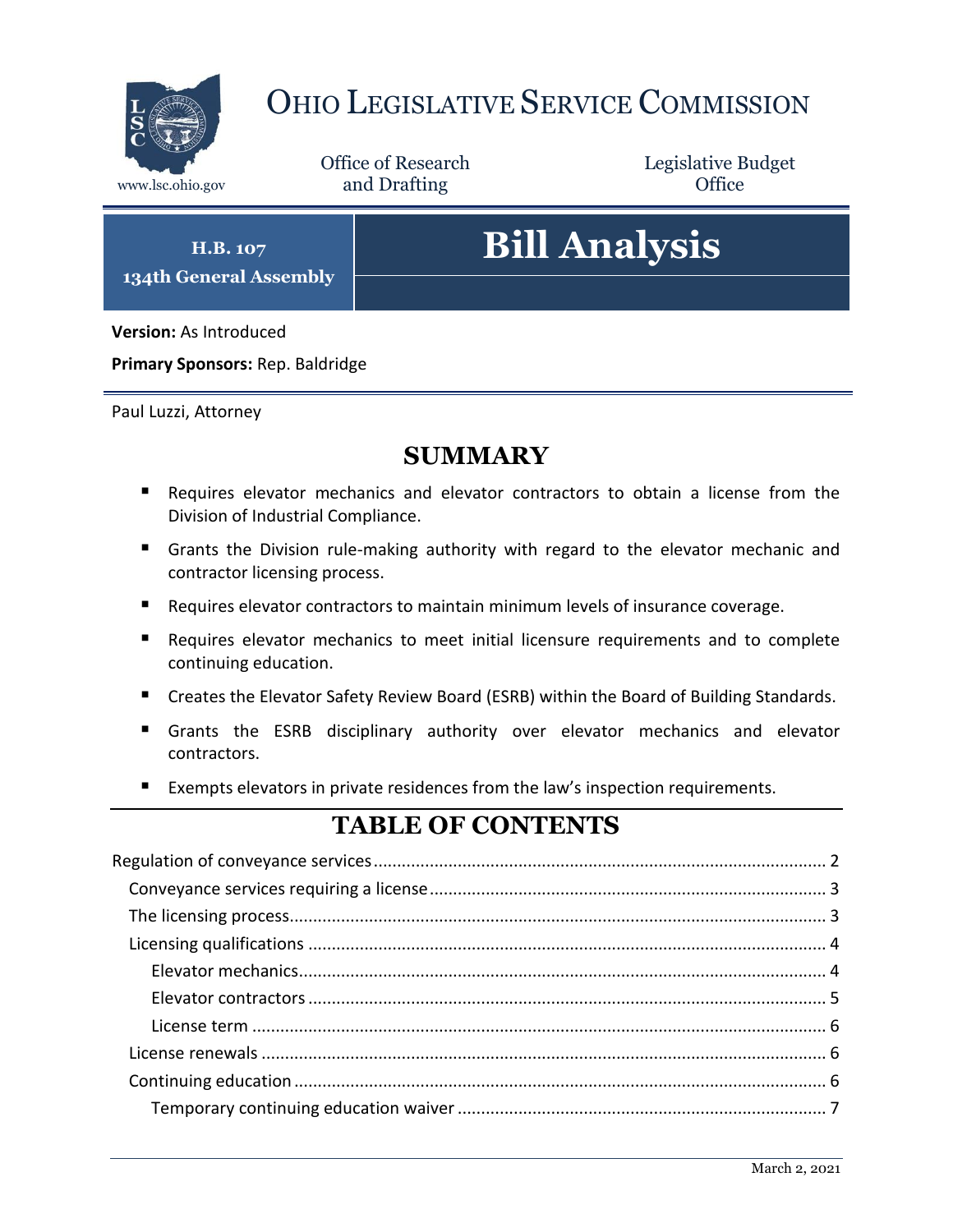| Authority and responsibility of the Superintendent of Industrial Compliance  8 |  |
|--------------------------------------------------------------------------------|--|
|                                                                                |  |
|                                                                                |  |
|                                                                                |  |
|                                                                                |  |
|                                                                                |  |
|                                                                                |  |
|                                                                                |  |
|                                                                                |  |
|                                                                                |  |
|                                                                                |  |
|                                                                                |  |

## **DETAILED ANALYSIS**

General Assembly's intent[............................................................................................................](#page-12-2) 13

### <span id="page-1-0"></span>**Regulation of conveyance services**

The bill enacts a new chapter of Ohio law, Chapter 4785 of the Revised Code, that is based on Revision 1 of National Elevator Industry, Inc.'s Model Elevator Law. The new chapter regulates individuals and entities performing construction, testing, maintenance, alteration, and repair of the following equipment, associated parts, and hoistways, which the bill defines as "**conveyances**":

- Hoisting and lowering mechanisms equipped with a car or platform that moves between two or more landings, including elevators and platform lifts;
- **Power-driven stairways and walkways for carrying individuals between landings,** including escalators and moving walks;
- Hoisting and lowering mechanisms equipped with a car that serves two or more landings and is restricted to the carrying of material by its limited size or limited access to the car, including dumbwaiters, material lifts, and dumbwaiters with automatic transfer devices;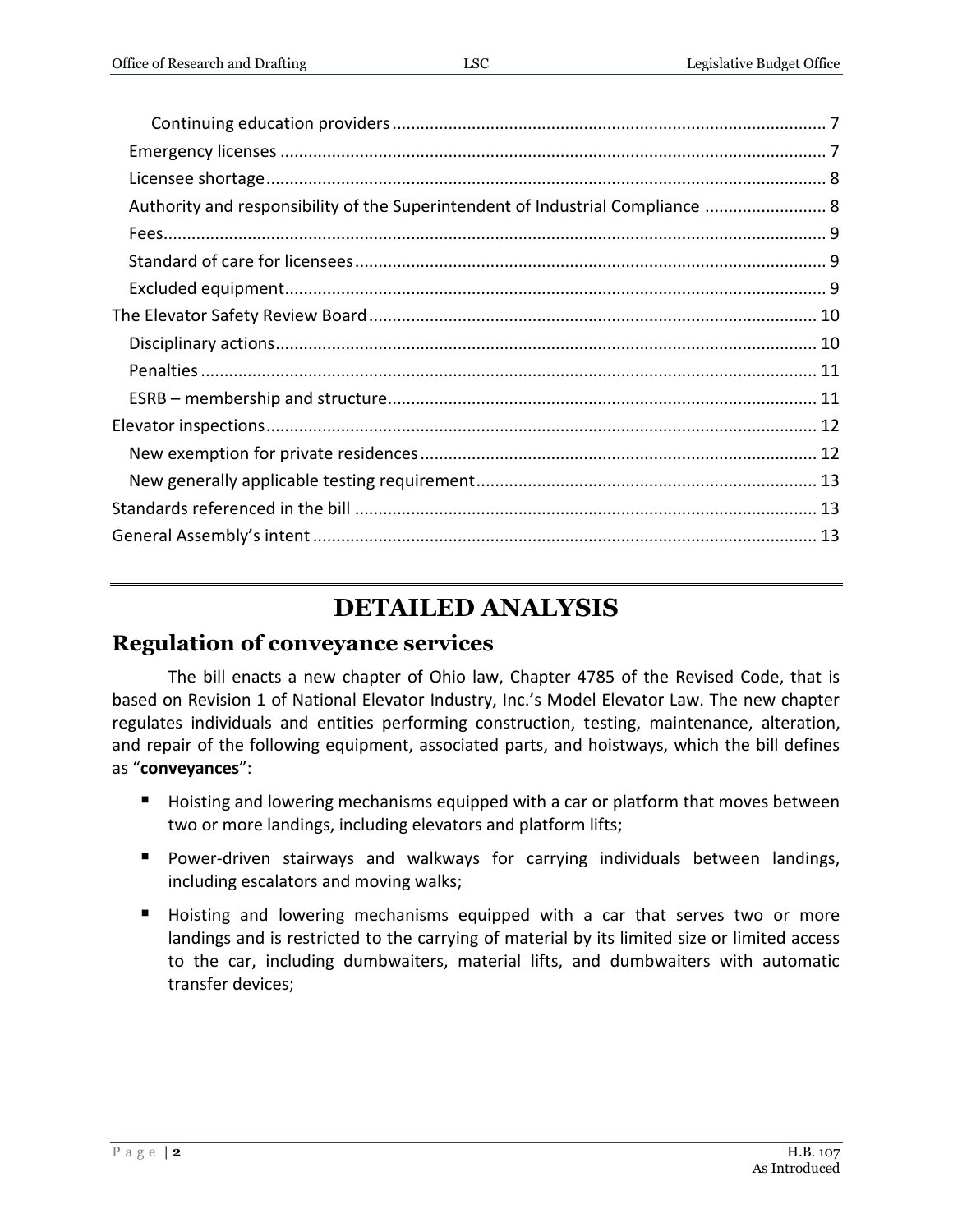Automatic guided transit vehicles on guideways with an exclusive right-of-way, including automated people movers. $1$ 

The bill also specifically excludes a range of equipment from the new chapter's requirements as described below under "**Excluded equipment**."

#### <span id="page-2-0"></span>**Conveyance services requiring a license**

With two exceptions, beginning on the bill's effective date no individual can provide conveyance services, or wiring any conveyance from the mainline feeder terminals on the controller, in buildings or structures unless the individual is a licensed elevator mechanic who is either working for, or the owner or a member of, a business entity that holds an elevator contractor's license. "**Conveyance services**" means erecting, constructing, installing, altering, servicing, repairing, dismantling, removing, or maintaining a conveyance.

An "**elevator contractor**" is any *business entity*, though that entity may be a sole proprietorship, that has been issued an elevator contractor's license under the bill and that is engaged in the business of providing conveyance services. An "**elevator mechanic**" is an *individual* who has been issued an elevator mechanic's license, authorizing the individual to provide conveyance services and perform electrical work on conveyances, by the Division of Industrial Compliance in the Department of Commerce. If an individual obtains an elevator mechanic's license, no other license is required to wire a conveyance.<sup>2</sup>

As noted above, there are two exceptions to the licensing requirement for conveyance services. The first is that an individual or entity providing conveyance services, including the wiring of a conveyance, exclusively in private residences is not required to obtain a license under the bill. $3$ 

The second exception applies to the dismantling of a conveyance. Dismantling is included in the definition of "**conveyance services**," so that process typically requires a license. But, under the bill, the licensing requirement does not apply to a conveyance that is to be destroyed as the result of a complete demolition of a secured building or structure or where the hoistway or wellway is demolished back to the basic support structure and where no access is permitted.<sup>4</sup>

#### <span id="page-2-1"></span>**The licensing process**

The bill requires entities and individuals wishing to provide conveyance services to apply for an elevator contractor's or elevator mechanic's license. An applicant applies with the Division on a form provided by the Division. An application must contain all of the following:

<sup>&</sup>lt;sup>1</sup> R.C. 4785.01(A)(7) and 4785.02(A). See also, National Elevator Industry, Inc., Model Elevator Law, [available here.](http://www.neii.org/pdf/model%20elevator%20law%20revision%203.pdf)

 $2$  R.C. 4785.01 and 4785.03(A) and (B).

 $3$  R.C. 4785.03(C).

 $4$  R.C. 4785.01(A)(8) and 4785.03(D).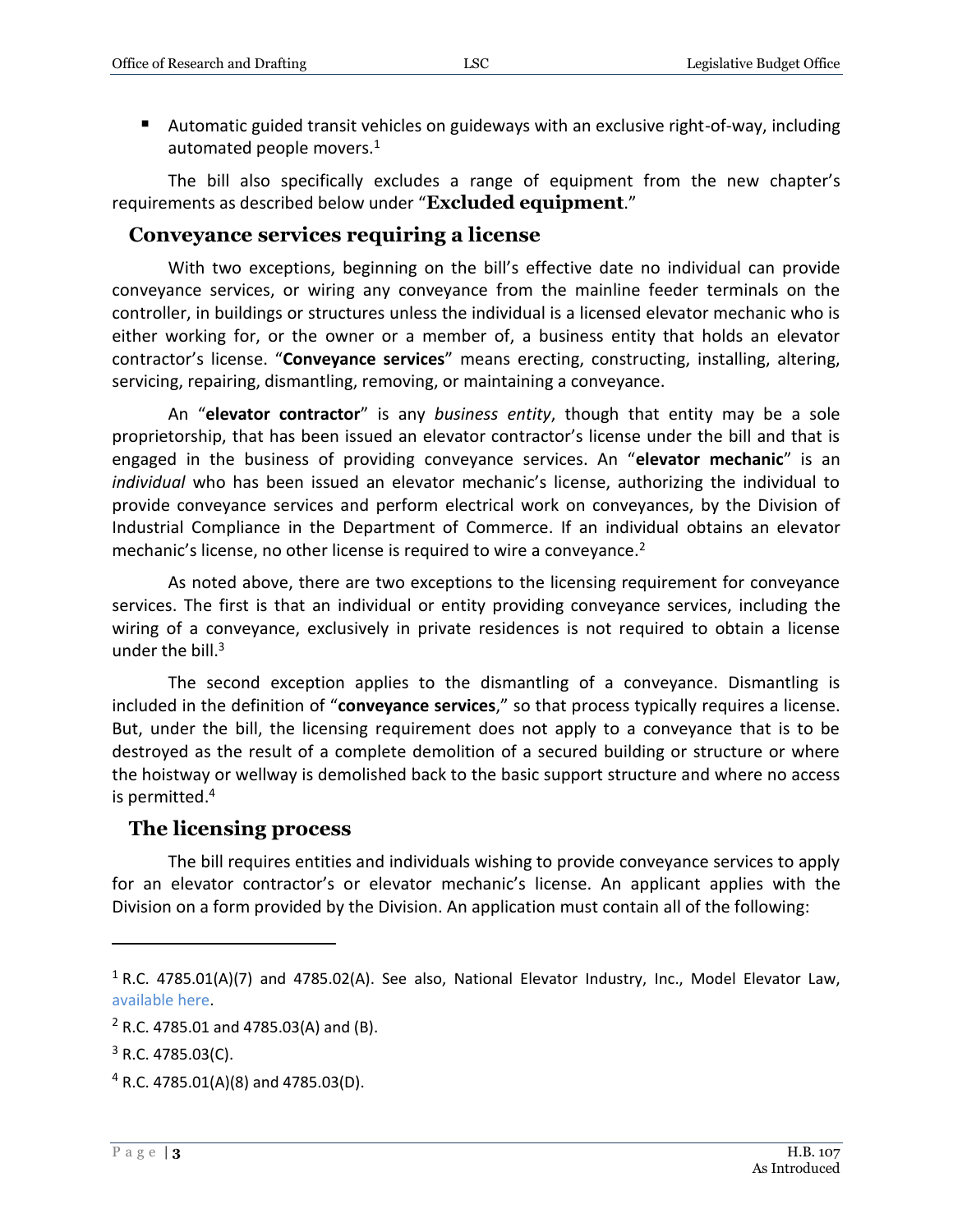- Contact information:
	- If the applicant is an individual or sole proprietor, the applicant's name, residence address, and business address;
	- If the applicant is a partnership, each partner's name, residence address, and business address;
	- If the applicant is a domestic corporation, the corporation's name and business address and the principal officer's name and residence address;
	- If the applicant is a corporation other than a domestic corporation, the name and address of an agent located in Ohio who is authorized to accept service of process and official notices;
- The number of years the applicant has engaged in the conveyance services business;
- **If the applicant is applying for an elevator contractor's license, both of the following:** 
	- $\Box$  The approximate number of individuals, if any, to be employed by the applicant, and if applicable, satisfactory evidence that the employees are or will be covered by workers' compensation insurance;
	- □ Satisfactory evidence that the applicant and all employees are, or will be, covered by general liability, personal injury, and property damage insurance;
- A description of the criminal convictions and guilty pleas of the applicants and each employee, if any, as verified by a criminal records check;
- Any other information that the Division considers appropriate.<sup>5</sup>

#### <span id="page-3-0"></span>**Licensing qualifications**

#### **Elevator mechanics**

<span id="page-3-1"></span>The Division may only issue an elevator mechanic's license if the applicant demonstrates one of the following:

- An acceptable combination of documented experience and education credits (see **COMMENT** 1), as follows:
	- $\Box$  At least three years of work experience in the elevator industry (construction, maintenance, service, repair, or any combination of these) as verified by current and previous employers licensed to do business in Ohio;
	- Satisfactory completion of a written examination administered by the Division, or by a testing agency approved by the Division, on the most recent referenced codes and standards;

 $5$  R.C. 4785.04(A) through (C).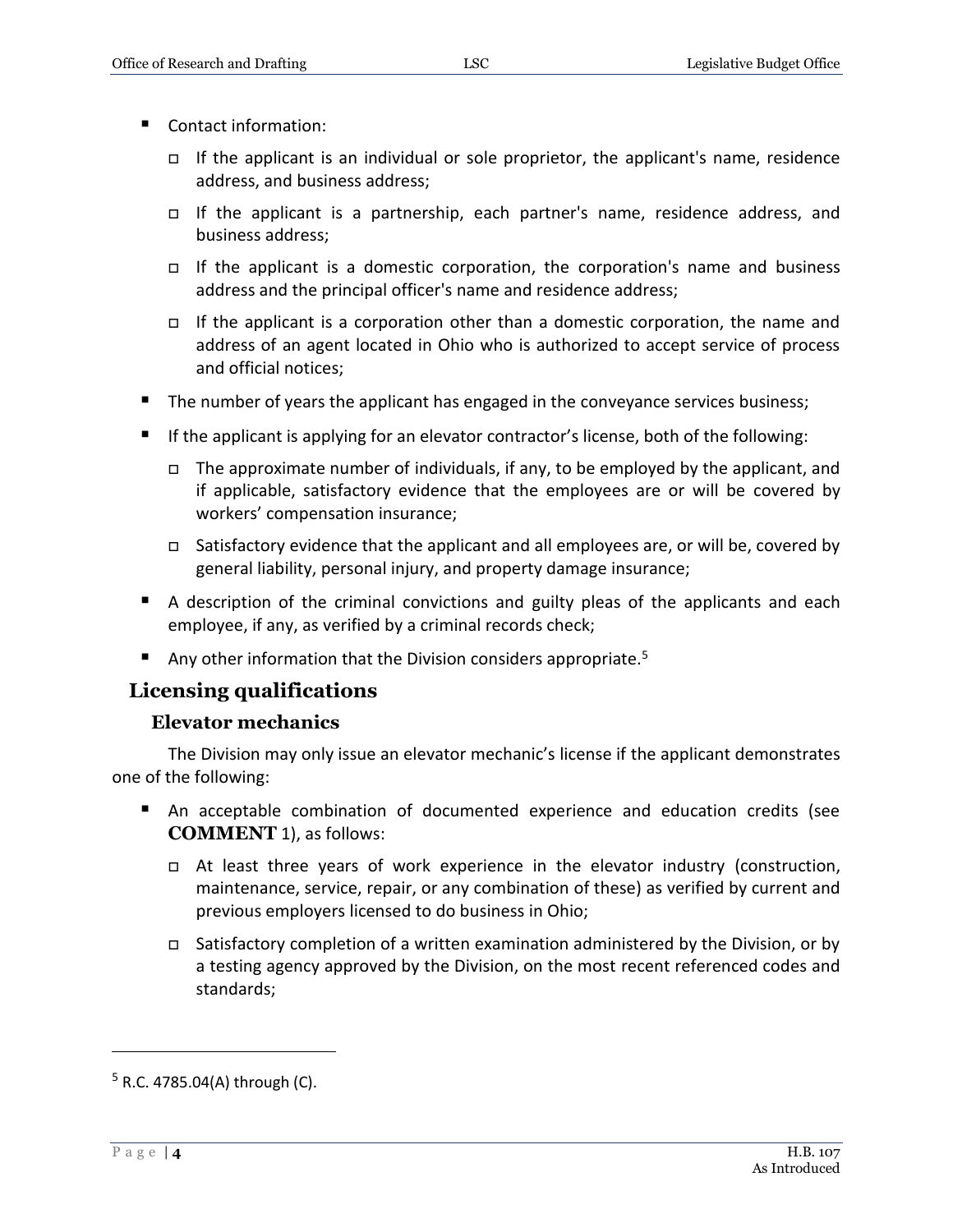- Acceptable proof that the applicant has worked as an elevator construction, maintenance, or repair person, without direct and immediate supervision, for an elevator contractor authorized to do business in Ohio for a period of not less than three years immediately before the bill's effective date, provided that the applicant applies for a license within one year of the bill's effective date (see **COMMENT** 2);
- A certificate of completion or other evidence of having successfully passed the mechanic's examination of a nationally recognized training program for the elevator industry, such as the National Elevator Industry Educational Program or the Certified Elevator Technician Program of the National Association of Elevator Contractors;
- A certificate of completion of an apprenticeship program for elevator mechanics that has standards substantially equal to the bill's and that is registered with the U.S. Department of Labor's Bureau of Apprenticeship and Training or a state apprenticeship council;
- A valid license from a state having standards substantially equal to those of the bill, on application and without examination.<sup>6</sup>

In addition to those requirements, the bill establishes several disqualifying factors that require the Division to deny an elevator mechanic's license. Those are:

- Conviction of a crime of moral turpitude (a term defined in continuing law to encompass serious criminal offenses, including murder, sexually oriented offenses, and certain offenses of violence) or a disqualifying offense (additional offenses designated by the Superintendent of Industrial Compliance) (see **COMMENT** 3);
- Violation of any provision in the bill's new licensing law or any rule adopted pursuant to it;
- **Demonstrated incompetence or untrustworthiness;**
- **Fraud, misrepresentation, or deception in the conduct of business;**
- **Fraud, deception, or misrepresentation in efforts to obtain or renew a license;**
- **Fraud or misrepresentation by an applicant in obtaining or attempting to obtain an** order, ruling, or authorization from the Division.<sup>7</sup>

#### **Elevator contractors**

<span id="page-4-0"></span>With respect to an elevator contractor's license, as opposed to an elevator mechanic's license, the Division may issue a license to a business entity if the applicant employs a licensed elevator mechanic and presents proof of compliance with the bill's insurance requirements. An applicant must submit proof of insurance coverage that, at the least, provides \$1 million for

 $6$  R.C. 4785.04(D) and (G).

 $7$  R.C. 4785.04(E) and 4785.08(A)(2), and R.C. 4776.10, not in the bill.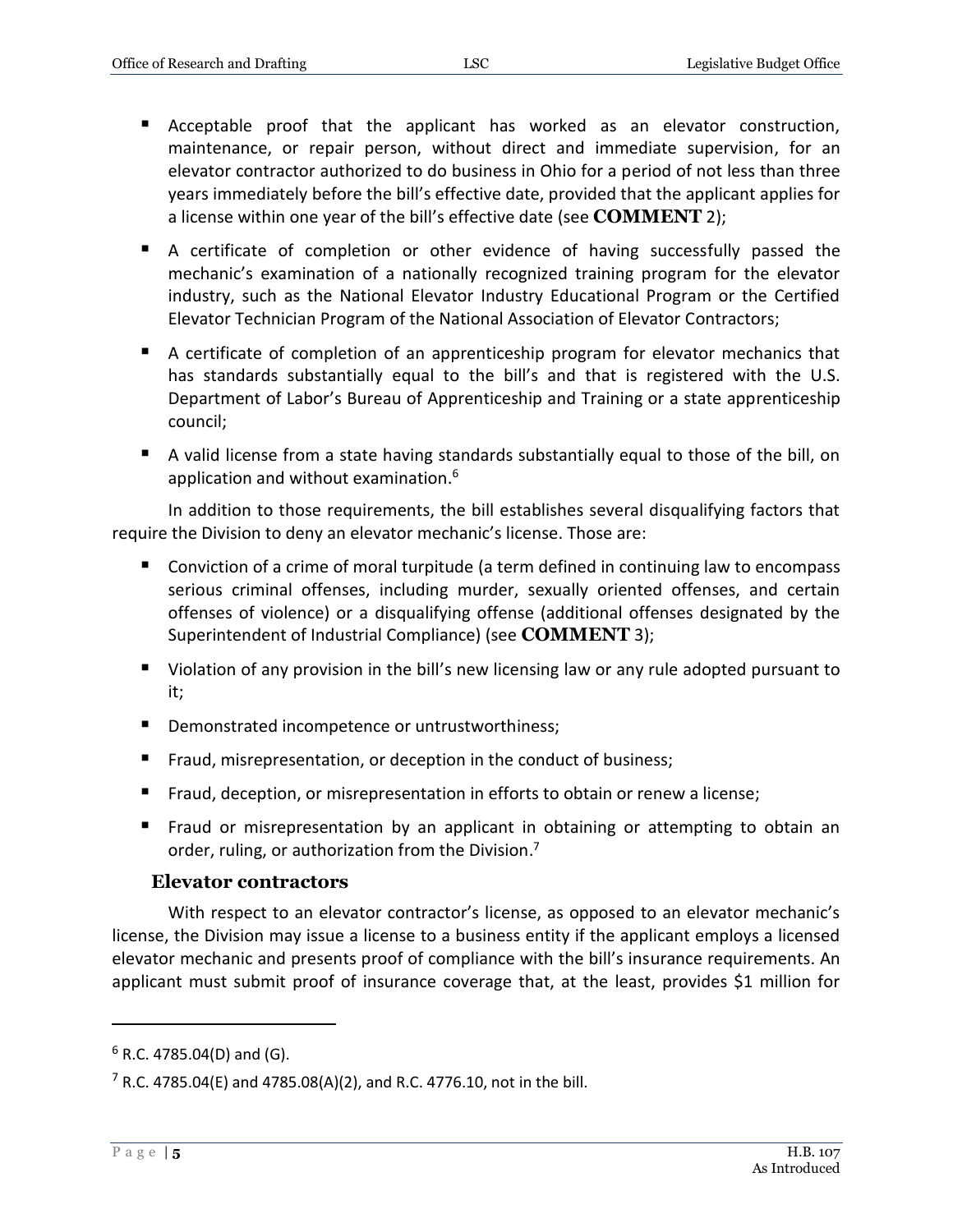injury or death of any number or people involved in any one occurrence, \$500,000 for property damage in any one occurrence, and workers' compensation insurance coverage. Proof of insurance must be provided at the time of the license's issuance or renewal, and if any required policy is materially altered or canceled, the bill requires notice to the Division ten days before the change.<sup>8</sup>

Because an elevator contractor license applicant is required to employ a licensed elevator mechanic, elevator mechanic's licenses likely will be issued before contractor licenses. But, the bill allows the Division to issue an elevator contractor's license to an applicant that holds a valid license from a state with standards that are substantially equal to those in the bill.

#### <span id="page-5-0"></span>**License term**

Licenses issued pursuant to the bill are valid for two years and may be renewed.<sup>9</sup>

#### <span id="page-5-1"></span>**License renewals**

The Division may renew a license if the licensee applies for renewal on a form prescribed by the Division and pays the license renewal fee established by the Division. An applicant who is an elevator mechanic also must submit evidence that the applicant has completed the required continuing education coursework. For a contractor's license, proof that the applicant maintains the necessary insurance is required.<sup>10</sup>

If a licensee demonstrates incompetence or untrustworthiness or commits an offense or violation described above under "**Licensing qualifications**," the Division cannot renew the license.<sup>11</sup>

#### <span id="page-5-2"></span>**Continuing education**

The bill requires elevator mechanics to complete continuing education. The continuing education must instruct mechanics on Division rules and standards, consist of not less than eight hours of instruction, and be taught by instructors approved by the Division. An elevator mechanic must attend and complete the courses within one year immediately preceding the scheduled date for license renewal.<sup>12</sup>

A continuing education instructor is exempt from the continuing education requirement if the licensee was qualified as an instructor at any time during the year immediately preceding the scheduled date for the license renewal.<sup>13</sup> It is not clear whether a provider must be a licensed elevator mechanic.

<sup>8</sup> R.C. 4785.04(F) and 4785.07.

 $9$  R.C. 4785.04(H).

<sup>10</sup> R.C. 4785.041(A).

 $11$  R.C. 4785.041(F).

 $12$  R.C. 4785.041(A)(3) and (B).

<sup>13</sup> R.C. 4785.041(C).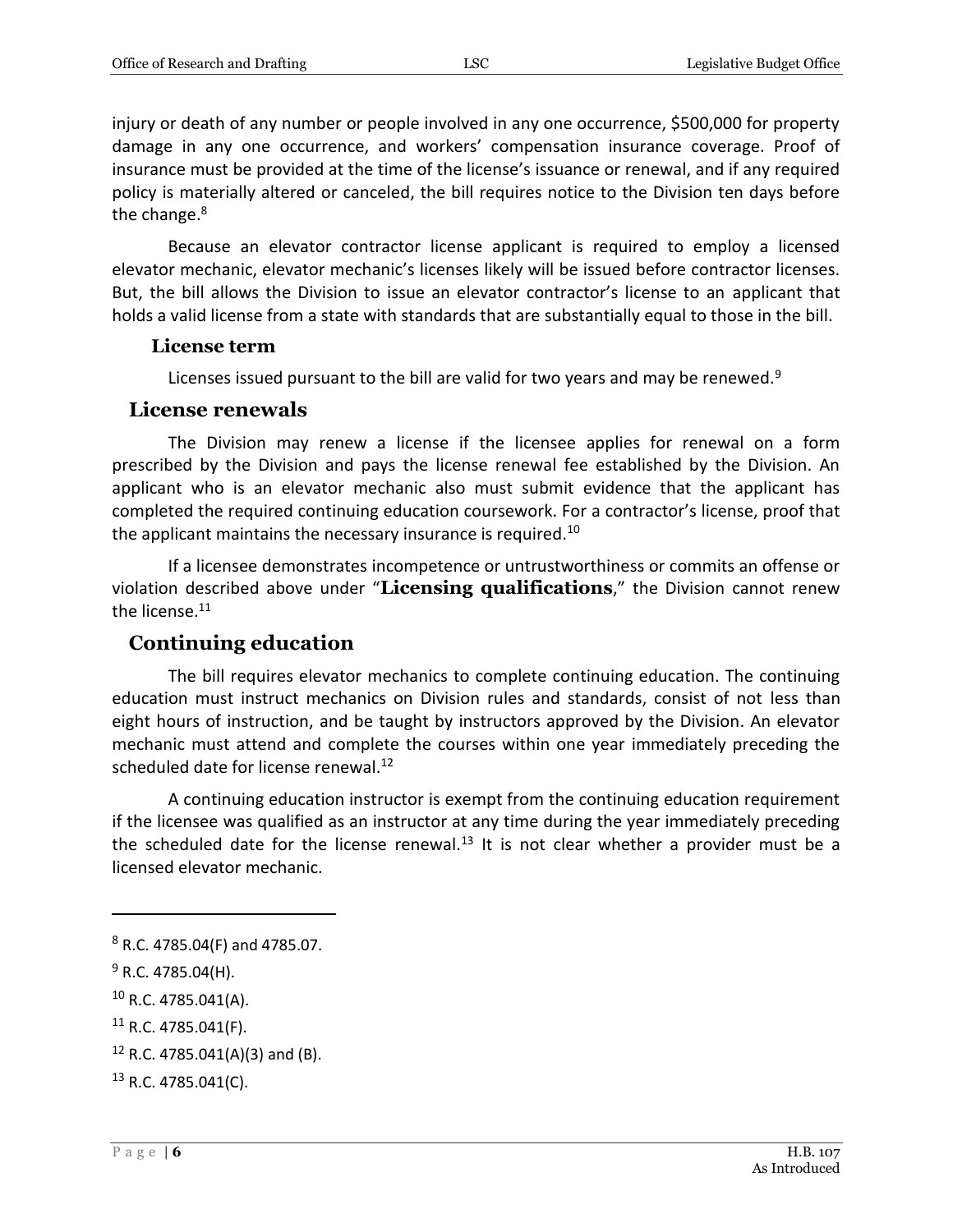#### **Temporary continuing education waiver**

<span id="page-6-0"></span>An elevator mechanic who, due to a temporary disability, is unable to complete the required continuing education coursework before the elevator mechanic's license expires may apply for a temporary continuing education waiver.

The elevator mechanic must apply for the waiver in a form prescribed by the Division. The form is to be signed by the applicant and be accompanied by a certified statement from a competent physician attesting to the temporary disability. Any falsification of the application is considered perjury. If the Division grants the waiver, the elevator mechanic's license does not expire but is placed on inactive status.

On the termination of the temporary disability, the elevator mechanic must submit to the Division a certified statement from the same physician, if practicable, attesting to the termination. The Division must then take the mechanic's license off inactive status and issue the mechanic a 90-day waiver sticker, to be affixed to the license. The elevator mechanic may work under the license but must meet the continuing education requirement during the 90-day period. If the elevator mechanic fails to meet the requirement in this time, the license is deemed expired.<sup>14</sup>

#### **Continuing education providers**

<span id="page-6-1"></span>The bill requires approved continuing education providers to keep uniform attendance records for a period of ten years. The records must be available for inspection by the Division on request.

Approved training providers are responsible for the security of all attendance records and certificates of completion. Falsifying or knowingly allowing another to falsify these documents is grounds for suspension or revocation of Division approval.<sup>15</sup>

#### <span id="page-6-2"></span>**Emergency licenses**

If the Division determines that an emergency exists due to a disaster, an act of God, or a work stoppage, and that there are not enough Ohio elevator mechanic licensees to cope with the emergency, the Division must declare a state of emergency and respond by issuing temporary emergency licenses. During the state of emergency, any individual found by a licensed elevator contractor to have an acceptable combination of documented experience and education to perform conveyance services without direct and immediate supervision may perform conveyance services without an elevator mechanic's license.

The individual must seek an emergency elevator mechanic's license from the Division within five business days after commencing work that would otherwise require an elevator mechanic's license. The elevator contractor associated with the individual must furnish proof of

 $14$  R.C. 4785.041(D).

 $15$  R.C. 4785.041(E).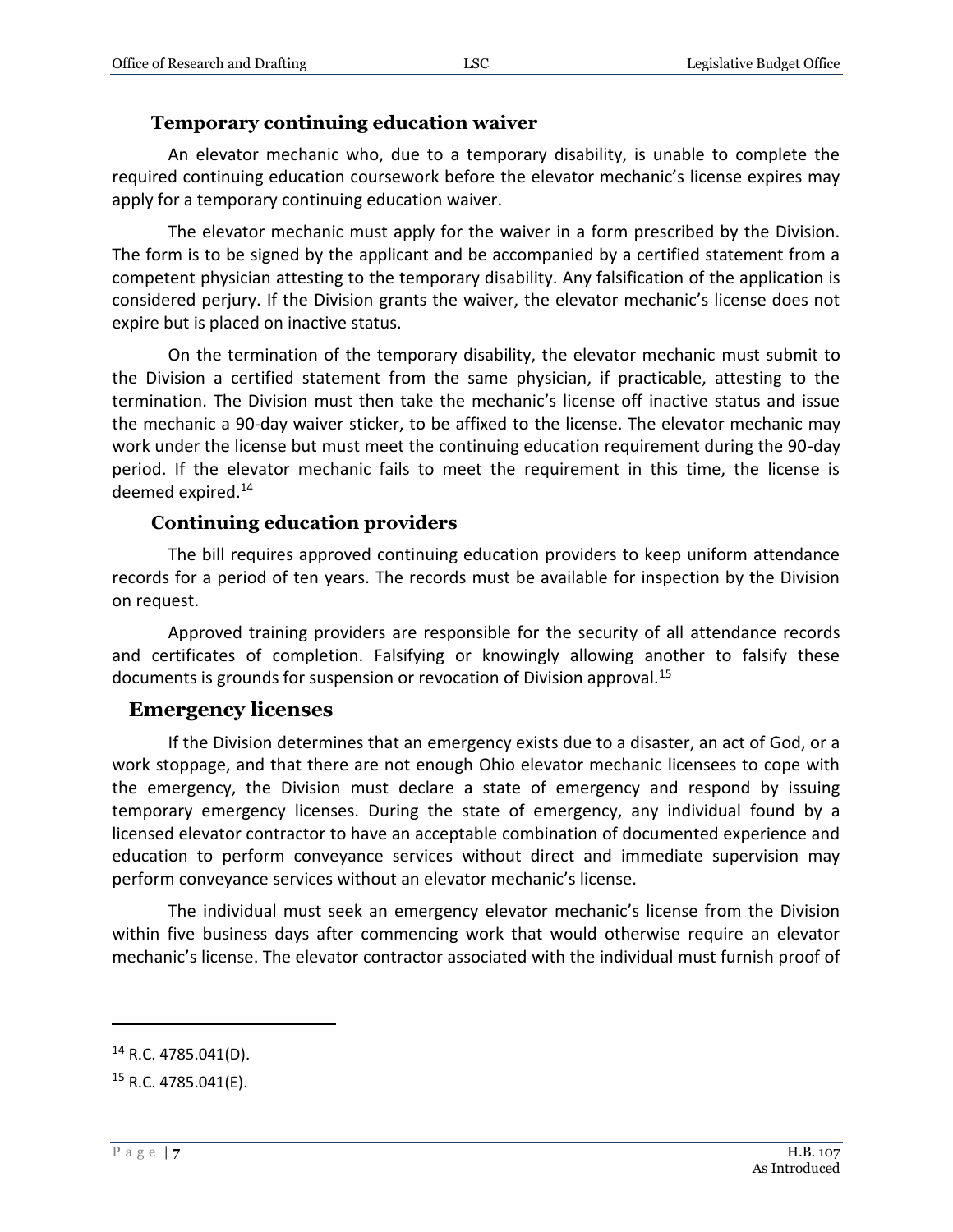competency as the Division may require. The Division cannot charge a fee for issuing or renewing an emergency license.

An emergency elevator mechanic's license is valid for 45 days and may be renewed for the duration of the state of emergency. The Division may restrict the validity of an emergency license to a particular conveyance or geographical area. Otherwise, the licensee has the rights and privileges of an elevator mechanic's license.<sup>16</sup>

#### <span id="page-7-0"></span>**Licensee shortage**

The bill requires an elevator contractor to notify the Division when there are no licensed elevator mechanics available to provide conveyance services. The contractor may request the Division issue temporary elevator mechanic's licenses to individuals certified by the contractor to have an acceptable combination of documented experience and education to provide conveyance services without direct and immediate supervision.

Any individual certified by a contractor must immediately seek a temporary elevator mechanic's license from, and pay an application fee set by, the Division. If the Division is satisfied with the individual's qualifications, it must issue a temporary elevator mechanic's license to the individual. A temporary license is valid only for a specified term set by the Division, and that term must be noted on the license. A temporary license is only valid while the licensee is employed by the elevator contractor that certified the individual as being qualified. A temporary elevator mechanic's license is renewable in accordance with rules adopted by the Division.<sup>17</sup>

#### <span id="page-7-1"></span>**Authority and responsibility of the Superintendent of Industrial Compliance**

The bill requires the Superintendent of Industrial Compliance, in accordance with the Administrative Procedure Act, $18$  to adopt rules regarding issuance and renewal of elevator mechanic's licenses and elevator contractor's licenses, and a list of offenses for which a conviction will disqualify a person from obtaining, renewing, or retaining a license. The bill also allows the Superintendent to adopt rules pertaining to:

- Development of public awareness programs;
- Classifications or subclassifications of licenses for elevator mechanics and elevator contractors;
- **Monitoring inspections and testing in order to ensure satisfactory performance by** licensees;

<sup>16</sup> R.C. 4785.05.

<sup>&</sup>lt;sup>17</sup> R.C. 4785.051.

<sup>18</sup> R.C. Chapter 119.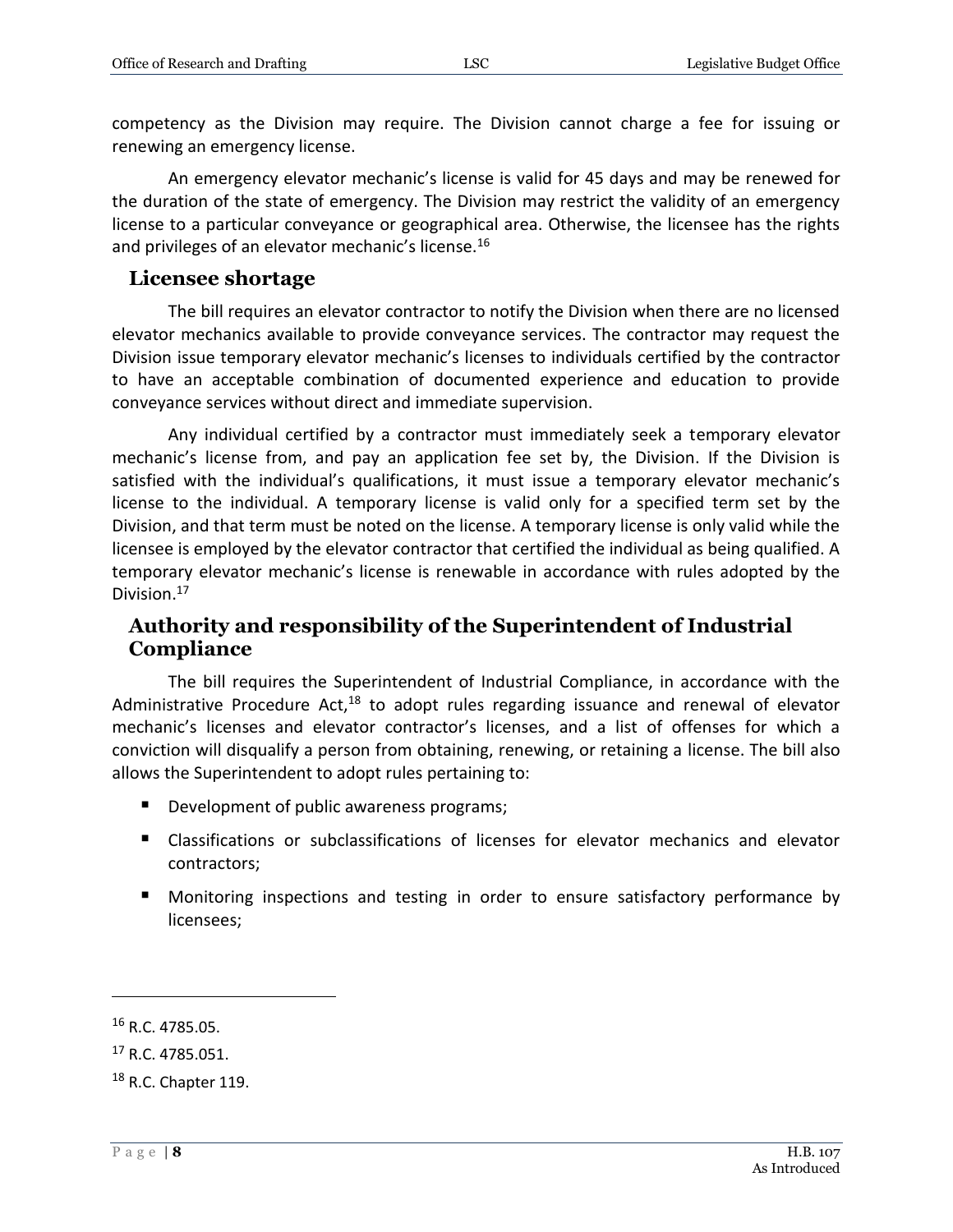- Fee schedules for elevator mechanic and elevator contractor licenses that reflect the actual costs and expenses necessary to administer the bill's new licensing law;
- Standards for the approval of license testing agencies;
- Standards for the approval of continuing education and training providers;
- Any other rules necessary to administer and carry out the bill's new licensing law.

The bill prohibits the Superintendent from adopting rules relating to the construction, maintenance, and repair of elevators, except as they pertain to licensing individuals under the bill. Outside of that prohibition, and the mandatory and permissive rule-making authority discussed above, the bill provides the Superintendent with a broad grant of authority. Specifically, the authority to exercise such other powers and duties as are necessary to carry out the intent of the new licensing chapter.<sup>19</sup>

#### <span id="page-8-0"></span>**Fees**

The bill requires all moneys collected by the Division in administering the bill's licensing provisions to be credited to the Industrial Compliance Operating Fund in the state treasury. Under continuing law, the Department of Commerce uses the Fund to pay for the Division's operating and administrative expenses.<sup>20</sup>

#### <span id="page-8-1"></span>**Standard of care for licensees**

The bill states that licensees must ensure that installation, service, and maintenance of a conveyance is performed in accordance with state and local law and with generally accepted standards referenced in those laws or related rules.

When any material alteration (an alteration as defined in the standards related to the item altered) is made to a conveyance, the licensees involved must ensure that the conveyance adheres to the appropriate conveyance standard for the alteration. $^{21}$ 

#### <span id="page-8-2"></span>**Excluded equipment**

The bill also specifically excludes a range of equipment from the bill. Those are:

- **Material hoists;**
- **Manlifts:**
- Mobile scaffolds, towers, and platforms;
- **Powered platforms and equipment for exterior and interior maintenance;**
- Conveyors and related equipment;

<sup>19</sup> R.C. 4785.08.

<sup>20</sup> R.C. 121.084.

<sup>&</sup>lt;sup>21</sup> R.C. 4785.01(A)(17) and 4785.06.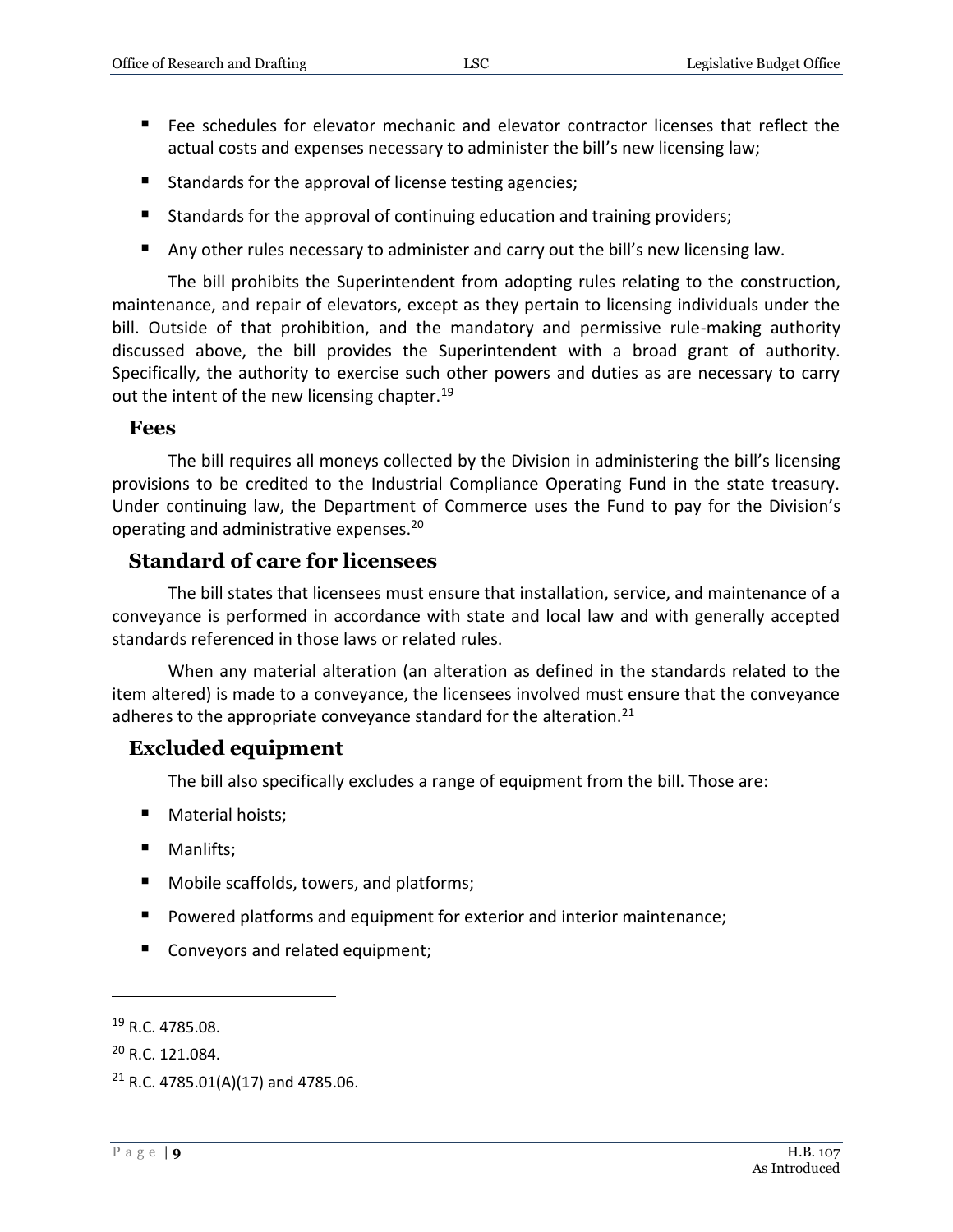- Cranes, derricks, hoists, hooks, jacks, and slings;
- $\blacksquare$  Industrial trucks:
- **Portable equipment, except for portable escalators;**
- Tiering or piling machines used to move materials to and from storage located and operating entirely within one story;
- **Equipment for feeding or positioning materials at machine tools, printing presses, and** similar machines;
- Skip or furnace hoists;
- Wharf ramps;
- Railroad car lifts or dumpers;
- Line jacks, false cars, shafters, moving platforms, and similar equipment used for installing an elevator by a contractor licensed in Ohio;
- Chairlifts;
- Any conveyance installed in a showroom that is for demonstration purposes only.<sup>22</sup>

## <span id="page-9-0"></span>**The Elevator Safety Review Board**

The bill creates the Elevator Safety Review Board (ESRB) for the purpose of investigating violations of the new licensing chapter, holding disciplinary administrative hearings, and assessing penalties. The ESRB is created within the Board of Building Standards (BBS), which is itself in the Department of Commerce.<sup>23</sup>

#### <span id="page-9-1"></span>**Disciplinary actions**

The bill authorizes the ESRB to suspend or revoke a license or subject the licensee to a civil penalty if the ESRB determines that the licensee has:

- Been convicted of a crime of moral turpitude or a disqualifying offense;
- Violated any provision of the new licensing law or any rule adopted pursuant to it;
- **•** Demonstrated incompetence or untrustworthiness;
- **Engaged in fraud, misrepresentation, or deception in the conduct of business;**
- Obtained or attempted to obtain an elevator mechanic's or contractor's license, or renewal of such a license, by means of fraud, deception or misrepresentation;

 $22$  R.C. 4785.02(B).

 $23$  R.C. 4785.09(A) and (B).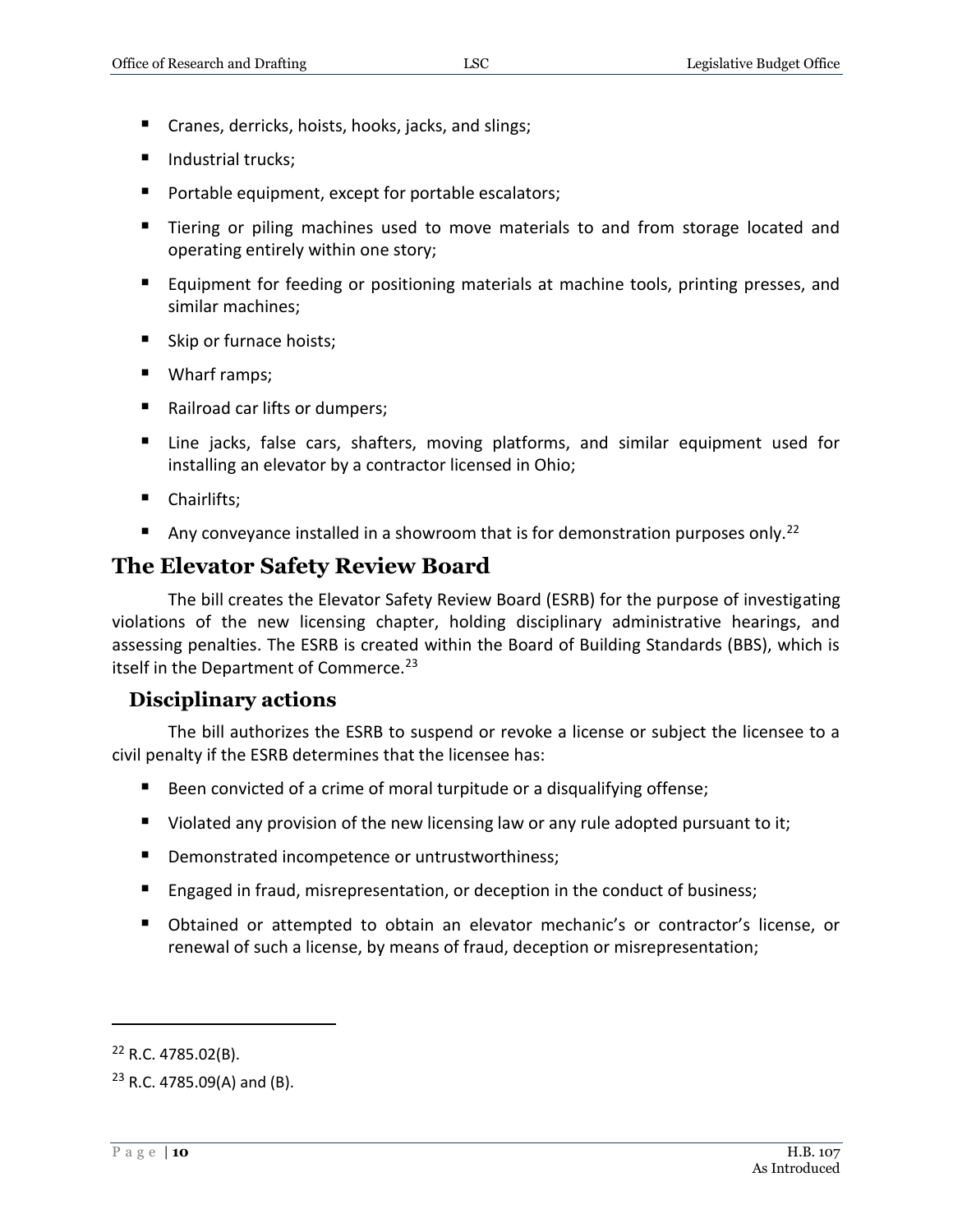Obtained or attempted to obtain an order, ruling, or authorization from the Division by means of fraud or misrepresentation.<sup>24</sup>

This is the same list that requires the Division to deny an elevator mechanic's license.

Any administrative action taken is to be made only after the ESRB holds a hearing in accordance with the Administrative Procedure Act. Notice of the hearing must be provided to the licensee in question at least ten days before the hearing at the last known address appearing on the license, served personally or by registered mail. The notice must state the date, hour, and place of the hearing and set forth a statement of facts constituting the grounds for the charges.

If the ESRB revokes or suspends the license or subjects the licensee to a civil penalty, the licensee may appeal the determination to the Franklin County Court of Common Pleas.<sup>25</sup>

Any individual may request an investigation into an alleged violation of the bill by giving notice to the ESRB of a potential violation or danger. The notice must be in writing, set forth with reasonable particularity the grounds for the notice, and be signed by the individual making the request. On request, the signer's name must be omitted from any copy of the notice or any record published, released, or made available.<sup>26</sup>

If, on receipt of a request, the ESRB determines that there are reasonable grounds to believe that a violation or danger exists, the bill requires the ESRB to investigate. If the ESRB determines that there are no reasonable grounds to believe that a violation or danger exists, it must notify the party in writing of that determination.<sup>27</sup>

#### <span id="page-10-0"></span>**Penalties**

A person who recklessly violates any of the provisions of the new licensing law is subject to a fine of not more than \$1,500, sentenced to a jail term not exceeding 30 days, or both.<sup>28</sup>

#### <span id="page-10-1"></span>**ESRB – membership and structure**

The ESRB consists of nine members, including the Director of Commerce or the Director's designee, a BBS representative, and the following individuals, appointed by the Governor:

- One representative of a major elevator manufacturing company;
- One representative of an elevator servicing company;
- One representative of the architectural design or elevator consulting profession;

<sup>24</sup> R.C. 4785.091(A).

 $25$  R.C. 119.12 and 4785.091(B).

<sup>26</sup> R.C. 4785.092(A).

<sup>27</sup> R.C. 4785.092(B).

<sup>28</sup> R.C. 4785.99.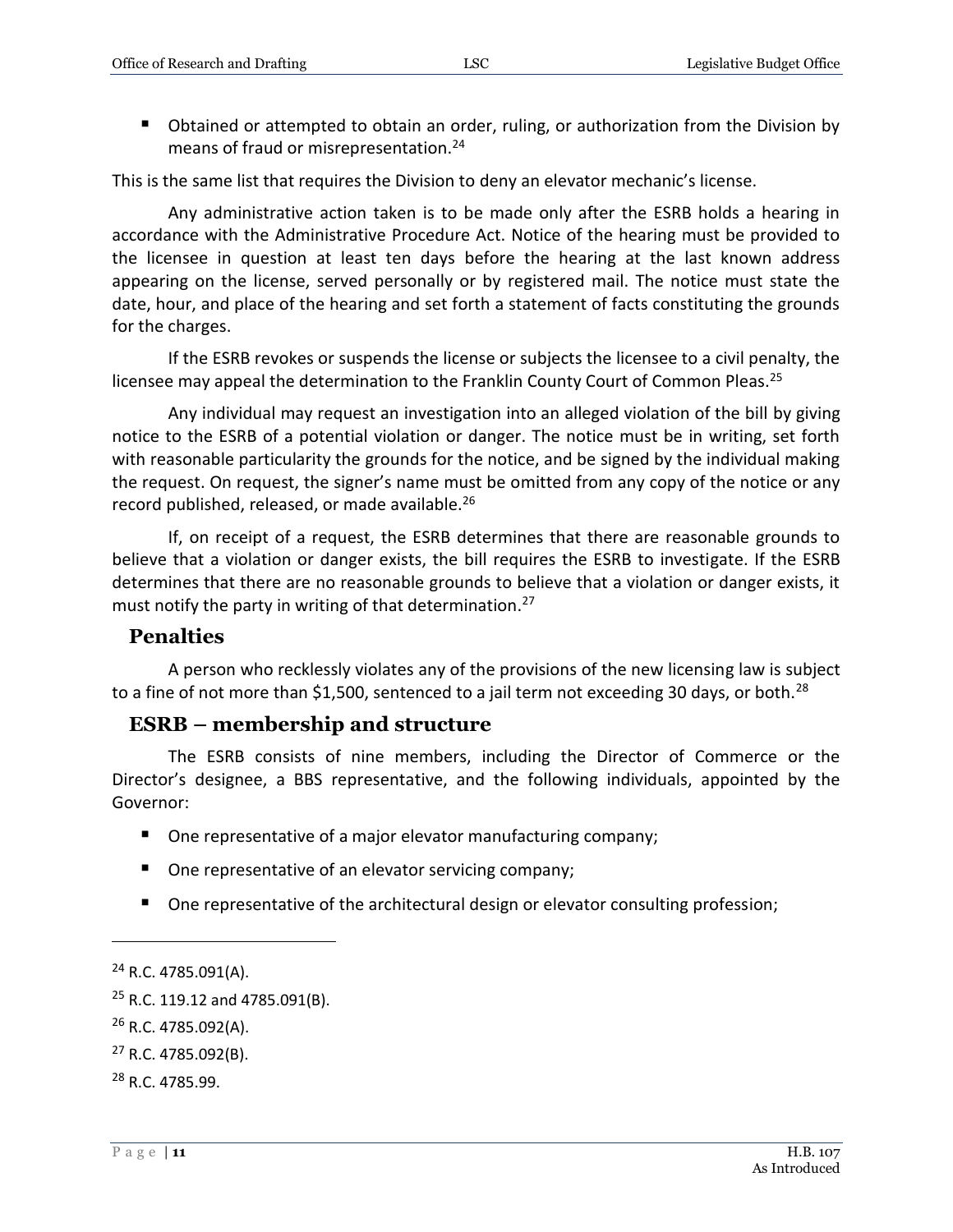- One representative of the general public;
- One representative of Ohio municipalities;
- One representative of building owners or managers;
- One representative of the building trade who is an individual providing conveyance services.

The bill does not establish a specific date by which the Governor must appoint the initial members. The term of those members appointed to the ESRB is three years. Vacancies are filled in the same manner as the original appointments. If any appointed board member is absent from three consecutive meetings, the member's seat is deemed vacant. All ESRB members serve without salary but are reimbursed for necessary expenses.

The ESRB must meet and organize within ten days after the appointment of its members and elect a secretary from its members. The Governor appoints one ESRB member to serve as the chair. A majority constitutes a quorum, and the chair will be the deciding vote in the event of a tie vote.

The ESRB must meet not less than once a month and as often as it considers necessary for the consideration of code regulations, appeals, variances, and for the transaction of other business as properly may come before it. Special meetings are to be called as prescribed in rules adopted by the ESRB.<sup>29</sup>

#### <span id="page-11-0"></span>**Elevator inspections**

#### <span id="page-11-1"></span>**New exemption for private residences**

Current law contains an inspection regime for elevators. It requires passenger elevators, escalators, moving walks, and freight elevators to be inspected twice a year (though the Board of Building Standards can reduce the frequency for certain low-capacity passenger elevators). Permanently installed power dumb-waiters, hoists, and other lifting or lowering apparatus that are not designed to carry people must be inspected once a year. The bill exempts elevators installed in private residences from the law's inspection requirements. Under the bill, a private residence is a distinct building or a unit in a multiple dwelling building that is occupied by members of a single-family unit.<sup>30</sup>

The bill makes related changes to the definition of "**elevator**." Current law states that the term means a hoisting and lowering apparatus equipped with a car, cage, or platform which moves on or between permanent rails or guides and serves two or more fixed landings in a building or structure to which the Ohio law requiring buildings to be safe and sanitary applies. Residential buildings appear to be covered by that law, but the bill amends the definition of "elevator" to specifically include hoisting and lowering apparatus in private residences. The bill

 $29$  R.C. 4785.09(C) through (H).

 $30$  R.C. 4105.10 and 4785.01(A)(23).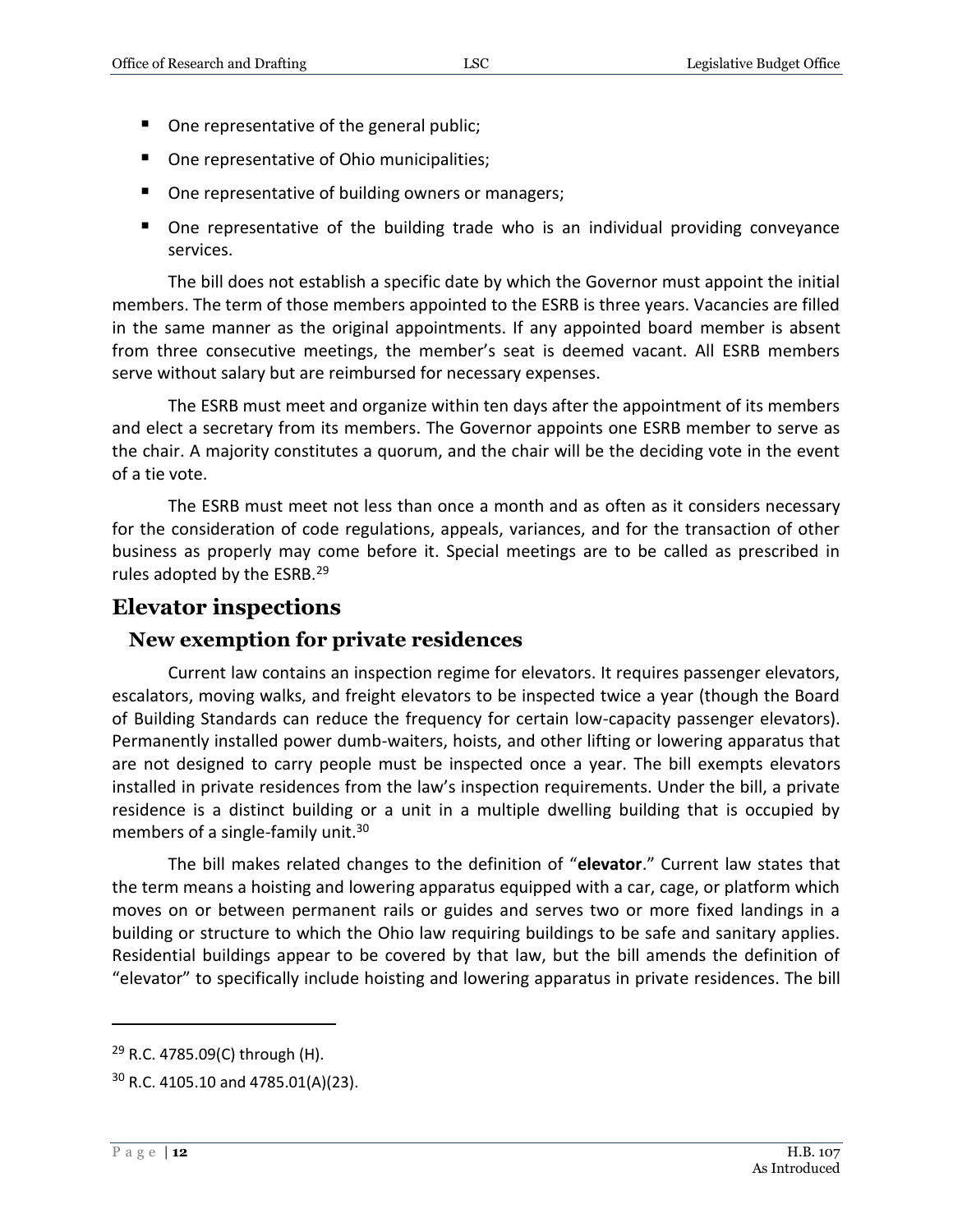also specifically excludes from the definition chairlifts in private residences, as well as lifting devices installed in showrooms for demonstration purposes.<sup>31</sup>

#### <span id="page-12-0"></span>**New generally applicable testing requirement**

The bill adds a requirement that the owners of all conveyances, not just elevators, have an elevator contractor licensed under the bill ensure that required tests are conducted at intervals in compliance with certain engineering standards referenced in the bill (ASME A17.1, ASME A18.1, and ASCE 21). All tests must be performed by a licensed elevator mechanic.<sup>32</sup>

#### <span id="page-12-1"></span>**Standards referenced in the bill**

The bill's terms reference the definitions in the applicable engineering standards from the American Society of Civil Engineers (ASCE), the American Society of Mechanical Engineers (ASME), and the American National Standard Code. As those definitions are very technical and often are used to describe what the bill does not cover, they are omitted from this analysis.

#### <span id="page-12-2"></span>**General Assembly's intent**

The bill includes an intent clause; it states that the General Assembly's intent in enacting the bill is to provide for the safety of installers, maintainers, and users of elevators and other conveyances, as well as to promote public safety awareness regarding the same. According to the intent clause, elevator personnel performing work covered by the bill must, by documented training, experience, or both, be familiar with the operation and safety functions of the components and equipment. The intent clause also provides that, under the bill, training and experience must guarantee the ability to recognize the safety hazards and perform the procedures to which they are assigned in conformance with the bill's requirements and that the bill is to be considered the minimum standard for elevator and conveyance personnel. $33$ 

## **COMMENT**

1. It is unclear to what "education credits," as used in the phrase "an acceptable combination of documented experience and education credits," refers. The bill specifically addresses the work experience requirement, setting it at three years. It also requires a written examination, but it is unclear if the written examination is meant to fulfill the "education credits" requirement. <sup>34</sup>Another section of the bill requires the Superintendent to adopt rules pertaining to the issuance and renewal of elevator mechanic's licenses and elevator contractor's licenses, but that requirement is stated generally. It does not specifically require any elaboration on the requirement that sufficient education credits be obtained.<sup>35</sup>

<sup>31</sup> R.C. 4105.01(A) and R.C. 3781.06, not in the bill.

<sup>32</sup> R.C. 4105.30.

<sup>33</sup> R.C. 4785.021.

 $34$  R.C. 4785.04(D).

<sup>35</sup> R.C. 4785.08.